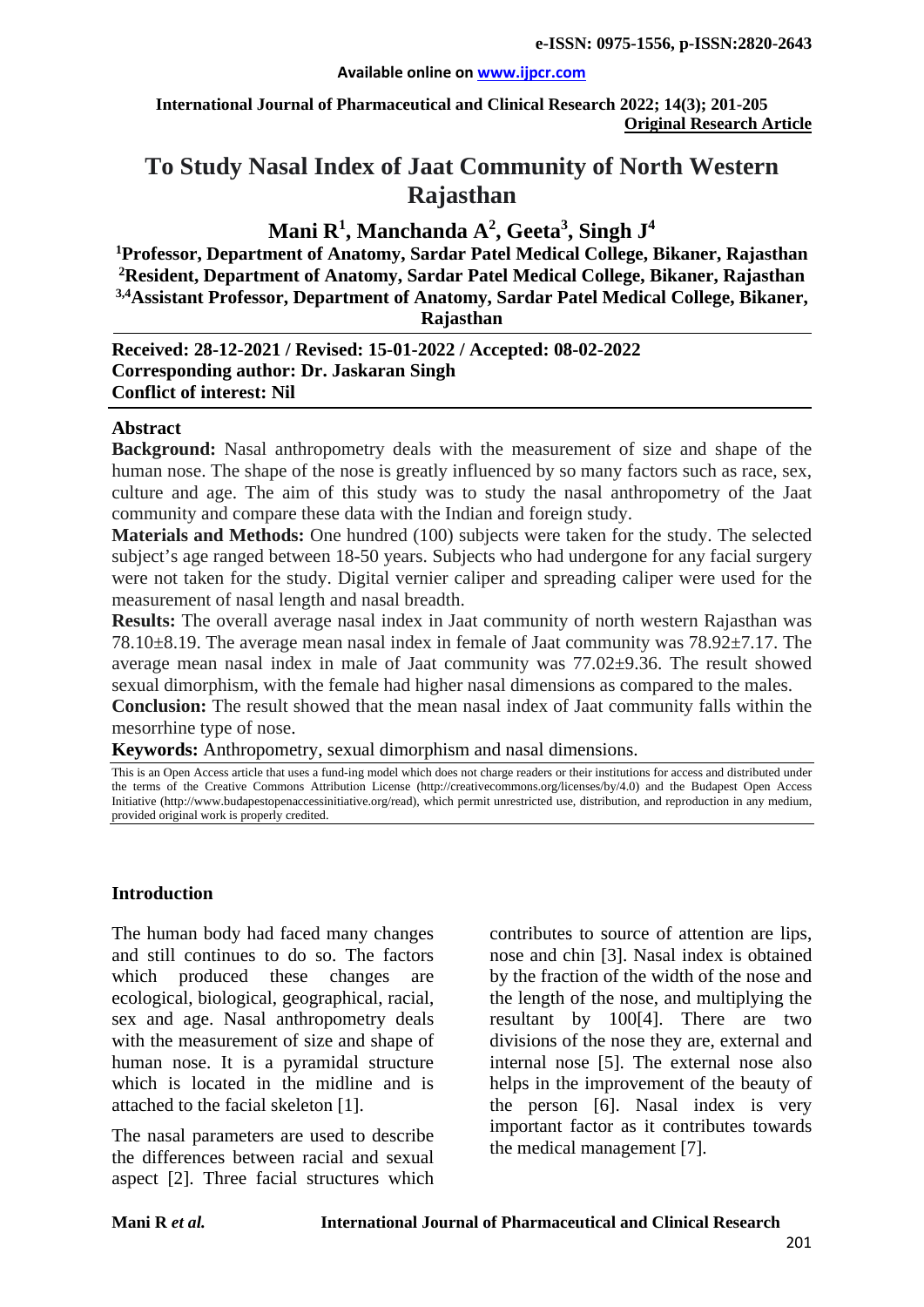There are various studies about nasal index has been done. Oladipo [8] studied the nasal indices of Igbo and Yorubas. The mean nasal indices of Igbo males and females were 95.8. The nasal length is measured from nasion to the subnasale and nasal breadth is measured as the distance between the right and left ala. Martin and Sallar [9] categorized the nose into:

| Categorical                        | <b>Size of nose</b>               | <b>Nasal Index</b> |
|------------------------------------|-----------------------------------|--------------------|
| Hyperleptorrhine                   | <b>Long Narrow Nose</b>           | 40-54.9            |
| Leptorrhine                        | <b>Moderately Narrow Nose</b>     | <70                |
| Messorrhine                        | Moderate or Medium Size   70-84.9 |                    |
| Platyrrhine                        | Moderately Wide Nose              | 85-99.9            |
| Hyper Platyrrhine   Very Wide Nose |                                   | 100 or more        |

| Table 1: Categorial, size of nose and nasal index |  |  |  |  |  |
|---------------------------------------------------|--|--|--|--|--|
|---------------------------------------------------|--|--|--|--|--|

As very few data were available about the Nasal indices of Jaat community of North western Rajasthan, this study aimed to provide the nasal parameters of the abovesaid community.

### **Materials and methods:**

A cross sectional descriptive study was conducted in the Department of Anatomy, Sardar Patel Medical College, Bikaner, Rajasthan. A total of 100 subjects of the Jaat community of the north western Rajasthan were taken for the study. Subject's age ranged between 18-50 years. The subjects were taken by random sampling. Prior approval of the ethical committee and the required consent of the subjects were taken.

Inclusion criteria: - Subjects whose age ranged between 18-50 years were taken for the study. They all were apparently healthy individual belonging to Jaat community of north western Rajasthan. Exclusion criteria: - Subjects who had undergone any facial surgery were excluded from the study. Materials: - Digital vernier caliper and spreading caliper were used for the measurement of the dimensions.

### **Methodology:**

All the dimensions i.e. nasal length and nasal breadth were measured with the help of digital vernier caliper and spreading caliper. Subjects were asked to sit on the chair and all the measurements were taken in a relaxed position with the head in the anatomical position. The digital vernier caliper of Mitutoyo company was used.

Nasal length: was measured from nasion to subnasale.

Nasal breadth: was measured from the right ala and left ala at right angle to the nasal height.

Nasal index: This was calculated as the ratio between nasal breadth and nasal length multiplied by 100.

Statistical analysis: All the dimensions were recorded and were arranged in table form. Finally, they were statistically analyzed. Complete data was entered in the Microsoft excel. Mean and standard deviations were taken of all the nasal dimensions.

**Results:** Out of 100 subjects, 57 subjects were female and 43 subjects were male. On statistical analysis, mean age in Jaat community was 31.83±7.37. On statistical analysis, overall mean height in female subjects were 163.96±6.43 while in male subjects mean height was 173±5.85. On statistical analysis, overall mean weight in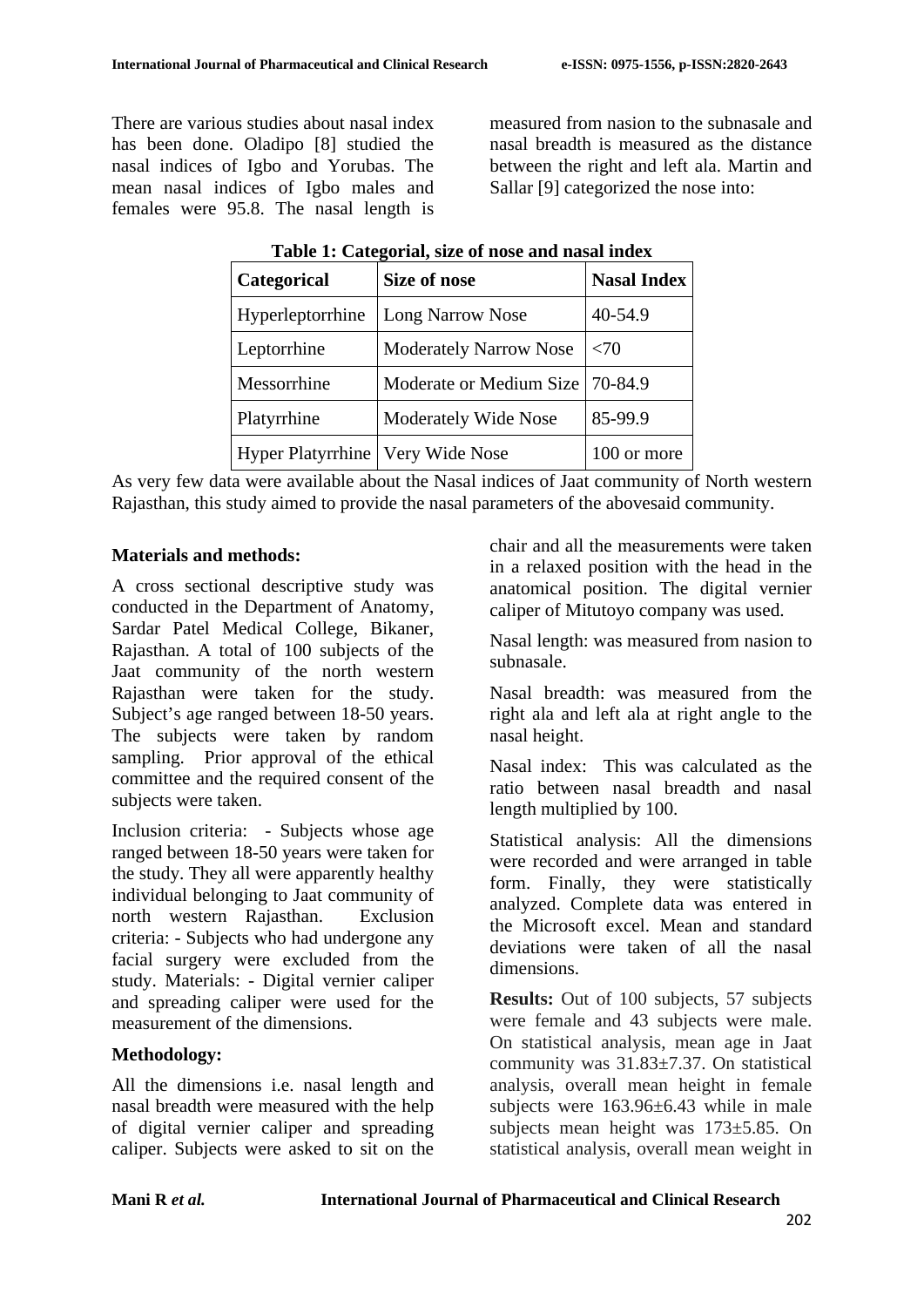female was 68.18±12.78 while in male mean in weight was 74.58±7.99. The overall mean nasal length in female was  $51.91 \pm 4.16$  mm, while in male was 52.56±4.45 mm whereas overall mean nasal breadth was found in female  $40.95 \pm 4.21$  mm, while in male it was found to be  $40.33 \pm 5.54$  mm. Mean nasal index of 57 female subjects was found to be 78.86±7.18. Mean nasal index of 43 male subjects was found to be 77.02±9.36 The overall average nasal index in Jaat community of north western Rajasthan was found to be 78.10+8.19. Both male and female have Mesorrhine nose type. Discussion: The Anthropometric dimensions shows variation according to the age, sex and climatic conditions [10]. Nasal parameters are very important for the surgeons to deal with the repair of facial structures [11]. The nasal parameters are affected by the changes in the microscopic structure of soft tissues [12].

| S.No           | Nasal index (mm) | <b>Female</b>  |               | <b>Male</b>    |               | <b>Total</b>   |               |
|----------------|------------------|----------------|---------------|----------------|---------------|----------------|---------------|
|                |                  | N <sub>0</sub> | $\frac{0}{0}$ | N <sub>0</sub> | $\frac{0}{0}$ | N <sub>0</sub> | $\frac{6}{6}$ |
|                | $40.00 - 69.99$  | 4              | 7.01%         | 9              | 20.93%        | 13             | 13%           |
|                | Leptorrhine      |                |               |                |               |                |               |
| $\overline{2}$ | $70.00 - 84.99$  | 43             | 75.43%        | 24             | 55.81%        | 67             | 67%           |
|                | Mesorrhine       |                |               |                |               |                |               |
| 3              | > 85             | 10             | 17.54%        | 10             | 23.25%        | 20             | 20%           |
|                | Platyrrhine      |                |               |                |               |                |               |
|                | Total            | 57             | 57%           | 43             | 43%           | 100            | 100%          |
| <b>Mean</b>    |                  | 78.92<br>77.02 |               |                |               |                |               |
| SD             |                  | 7.17           |               | 9.36           |               |                |               |

**Table 2: Shows distribution of cases according to nasal index in relation to Jaat community**

The present study showed that the average mean nasal index of female of Jaat community was 78.92±7.17 and for male it was 77.02 $\pm$ 9.36. According to this data, both male and female have Mesorrhine nose type.

| Table 3: shows distribution of cases according to mean nasal index with gender in |
|-----------------------------------------------------------------------------------|
| relation to Jaat community.                                                       |

| S.No            | Gender | Subjects | <b>Mean Nasal Index</b> | <b>SD</b> |
|-----------------|--------|----------|-------------------------|-----------|
|                 |        |          | 78.86                   |           |
|                 | M      | 43       | 77.02                   | 9.36      |
| <b>Total</b>    |        | 100      |                         |           |
| <b>P</b> -Value |        | .26      |                         |           |

**Table 4: shows distribution of cases according to mean nasal breadth with gender in relation to Jaat community**

| S.No                         | Gender |    | Subjects   Mean Nasal Breadth(mm) | <b>SD</b> |
|------------------------------|--------|----|-----------------------------------|-----------|
|                              |        |    | 40.95                             |           |
|                              | M      | 43 | 40.33                             |           |
| $\vert$ P-Value $\vert$ 0.52 |        |    |                                   |           |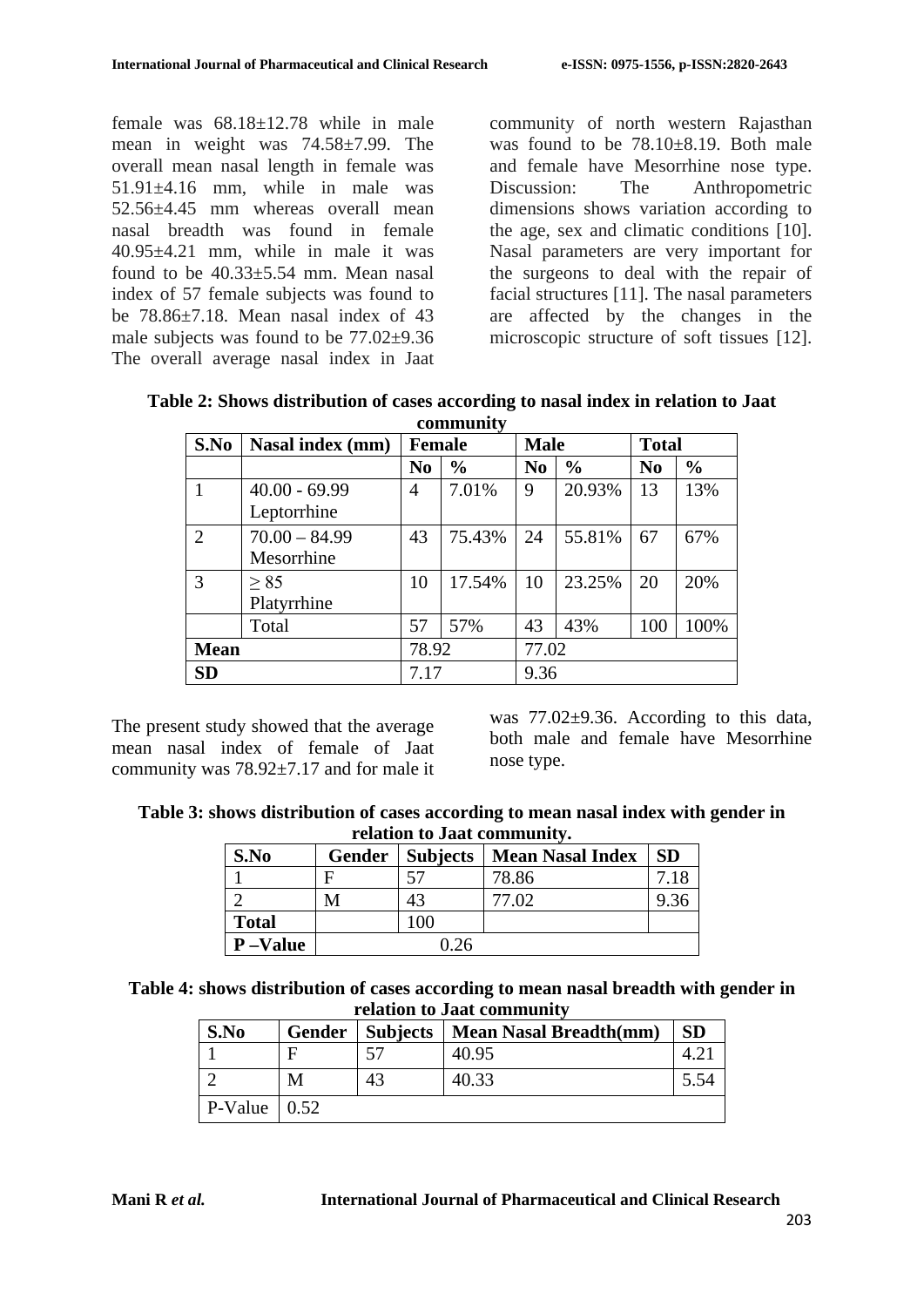|                             |      |  |  | Table 5: shows distribution of cases according to mean nasal length with gender in |  |
|-----------------------------|------|--|--|------------------------------------------------------------------------------------|--|
| relation to Jaat community. |      |  |  |                                                                                    |  |
|                             | S.No |  |  | Gender   Subjects   Mean Nasal length (mm)   SD                                    |  |

| <b>S.No</b>                  |    | Gender   Subjects   Mean Nasal length (mm)   SD |  |
|------------------------------|----|-------------------------------------------------|--|
|                              |    | 51.91                                           |  |
|                              | 43 | 52.56                                           |  |
| $\vert$ P-Value $\vert$ 0.44 |    |                                                 |  |

#### **Table 6: Comparison of Nasal Index of different populations**

| Population         | Author        | Year | Nasal index      |                  | Type of nose       |
|--------------------|---------------|------|------------------|------------------|--------------------|
|                    |               |      | Male             | Female           |                    |
| Ahirwars (M.P.)    | Singh<br>and  | 2006 | 81               | 82.4             | Mesorrhine         |
|                    | Purkait       |      |                  |                  |                    |
| Dangis (M.P.)      | Singh<br>and  | 2006 | 76.5             | 76.5             | Mesorrhine         |
|                    | Purkait       |      |                  |                  |                    |
| <b>Bheel-Meena</b> | Gangrade      | 2012 | 83               | 79.73            | Mesorrhine         |
| (Rajasthan)        |               |      |                  |                  |                    |
| $U$ . $P$          | $\&$<br>Ahmed | 2021 | $77.47 \pm 0.32$ | $76.94 \pm 0.32$ | Mesorrhine         |
|                    | Nasir         |      |                  |                  |                    |
| <b>Bihar</b>       | $\&$<br>Ahmed | 2021 | 78.76<br>$\pm$   | $80.38 \pm$      | Mesorrhine         |
|                    | Nasir         |      | 0.24             | 1.27             |                    |
| Jammu              | $\&$<br>Ahmed | 2021 | $62.31 \pm 0.42$ | $62.96\pm$       | Leptorrhine        |
|                    | <b>Nasir</b>  |      |                  | 0.40             |                    |
| Andoni (Nigeria)   | Oladipo et al | 2009 | $79.83 \pm 4.19$ | $83.77 \pm 1.09$ | Mesorrhine         |
| Chinese            | Aung et al.   | 2000 | 79               | 81               | Mesorrhine         |
| Egypt-East Delta   | Hegazy        | 2014 | 71.46            | 64.56            | Mesorrhine<br>$\&$ |
|                    |               |      |                  |                  | Leptorrhine        |
| Kosovo Albanian    | <b>Staka</b>  | 2012 | $67.07 \pm 6.67$ | $63.87 \pm 5.56$ | Leptorrhine        |
| Jaat (Rajasthan)   | Present study | 2022 | $77.02 \pm 9.36$ | $78.92 \pm 7.17$ | Mesorrhine         |

These data showed that like in other populations, the nasal dimensions were sexually dimorphic. The result of this study will be of uttermost importance for the surgeons to perform facial surgery.

### **Conclusion:**

The present study showed that both the male and female have mesorrhine nose type. The overall average nasal index in Jaat community of northwestern Rajasthan was found to be 78.10±8.19. The average mean nasal index in female of Jaat community was  $78.92 \pm 7.17$ . The average mean nasal index in male of Jaat community was 77.02±9.36. This study showed that nose pattern differs from place to place. This data can be used by forensic expert as to aid in their investigations.

### **References:**

- 1. Standring S. Gray's Anatomy the Anatomical Basis of Clinical Practice, 40th ed. New York, Edinburg: Churchill & Livingstone; 2008.
- 2. 547.Heidari Z, Sagheb HM, Mugahi MN. Morphological evaluation of head and face in 18 – 25 years old women in Southeast of Iran. J Med Sci. 2006; 6:400-404.
- 3. Perez DA. Nasal index and Influence of Facial Prominence in the Aesthetic Appreciation of Facial Profile.2020;69(1):25-30.
- 4. Aung SC, Foo CL, Lee ST. Threedimensional laser scan assessment of